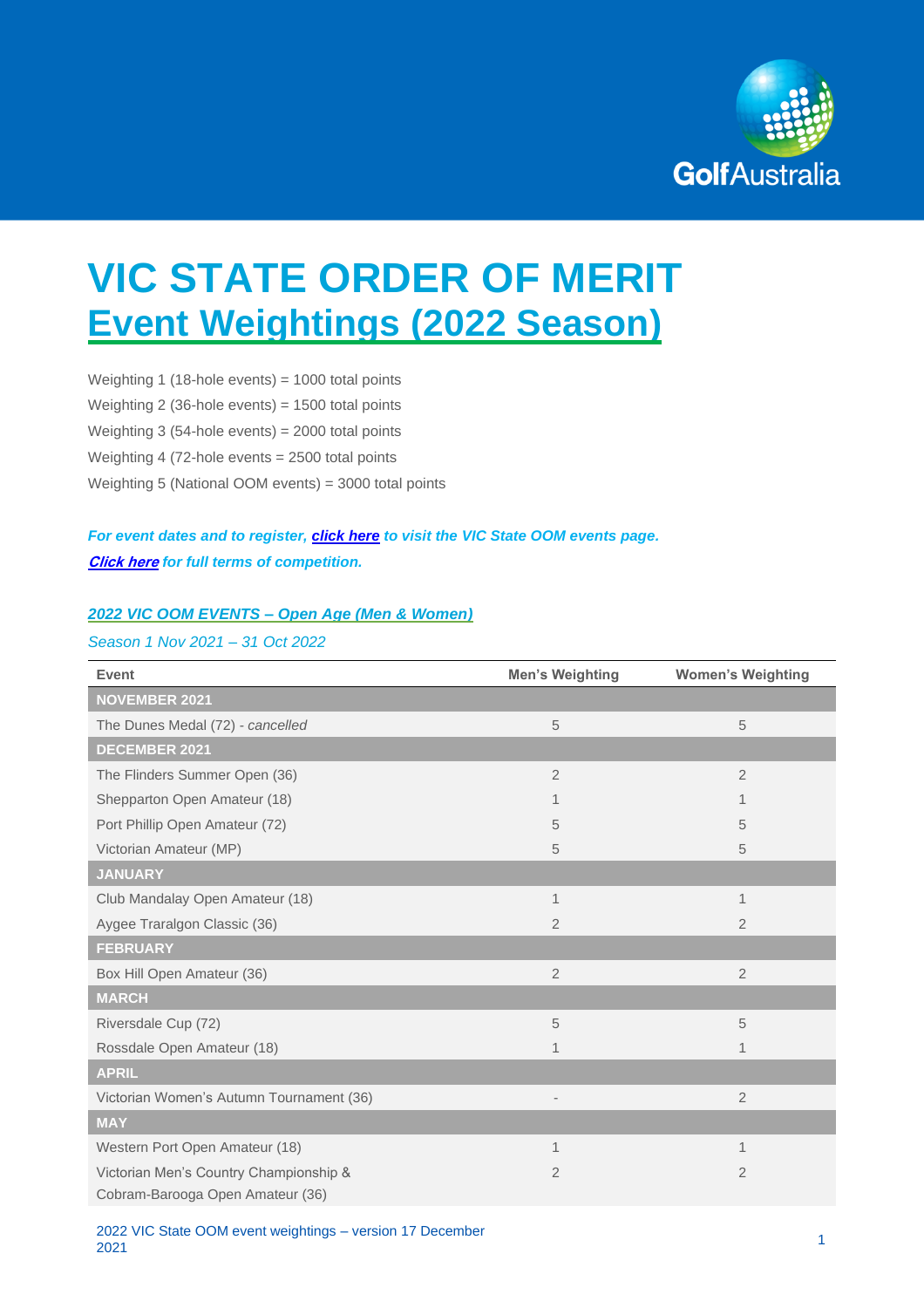

| <b>Event</b>                                       | <b>Men's Weighting</b> | <b>Women's Weighting</b> |
|----------------------------------------------------|------------------------|--------------------------|
| Sorrento Open Amateur (36)                         | $\overline{2}$         | $\overline{2}$           |
| <b>JUNE</b>                                        |                        |                          |
| Victorian Men's & Women's Par 3 Championships (36) | $\overline{2}$         | $\overline{2}$           |
| Cranbourne Amateur Championship (18)               | 1                      |                          |
| <b>JULY</b>                                        |                        |                          |
| Portsea Open (72)                                  | $\overline{4}$         | $\overline{4}$           |
| <b>AUGUST</b>                                      |                        |                          |
| Tocumwal Open Amateur (36)                         | 1                      | 1                        |
| <b>SEPTEMBER</b>                                   |                        |                          |
| Heathcote Open Amateur (36/18)                     | $\overline{2}$         | 1                        |
| Lonsdale Open Amateur (18)                         | 1                      |                          |
| Mt. Derrimut Open Amateur (18)                     |                        |                          |
| Kooringal Open Amateur (18)                        | 1                      |                          |
| <b>OCTOBER</b>                                     |                        |                          |
| Sorrento Ladies Open Championship (18)             |                        | 1                        |
| Curlewis Open Amateur (18)                         |                        |                          |
| Leongatha Open Amateur (36)                        | 2                      | $\overline{2}$           |

## *2022 VIC OOM EVENTS – Junior (Boys' & Girls')*

### *Season 1 Nov 2021 – 31 Oct 2022*

| <b>Event</b>                                  | <b>Boys' Weighting</b> | <b>Girls' Weighting</b> |
|-----------------------------------------------|------------------------|-------------------------|
| <b>NOVEMBER 2021</b>                          |                        |                         |
| Victorian Signature Tournament (18)           | 1                      |                         |
| <b>DECEMBER 2021</b>                          |                        |                         |
| Victorian Junior Masters (54)                 | 3                      | 3                       |
| Victorian Junior Open (72)                    | 5                      | 5                       |
| Steve Allan Junior Open (18)                  | 1                      |                         |
| <b>JANUARY</b>                                |                        |                         |
| Bill Edgar & Louise Briers Jr Tournament (18) | 1                      | 1                       |
| GA Southern Junior Classic (36)               | $\overline{2}$         | 2                       |
| Club Mandalay Junior Open (18)                |                        |                         |
| Ballarat Junior Open (18)                     |                        |                         |
| Riversdale Junior Open (18)                   |                        |                         |
| Victorian Junior Amateur (72)                 | 5                      | 5                       |
| Ballarat Junior Classic (18)                  |                        |                         |
| GA Junior Tournament - Metropolitan (18)      |                        |                         |
| The National Junior Classic (18)              | 1                      |                         |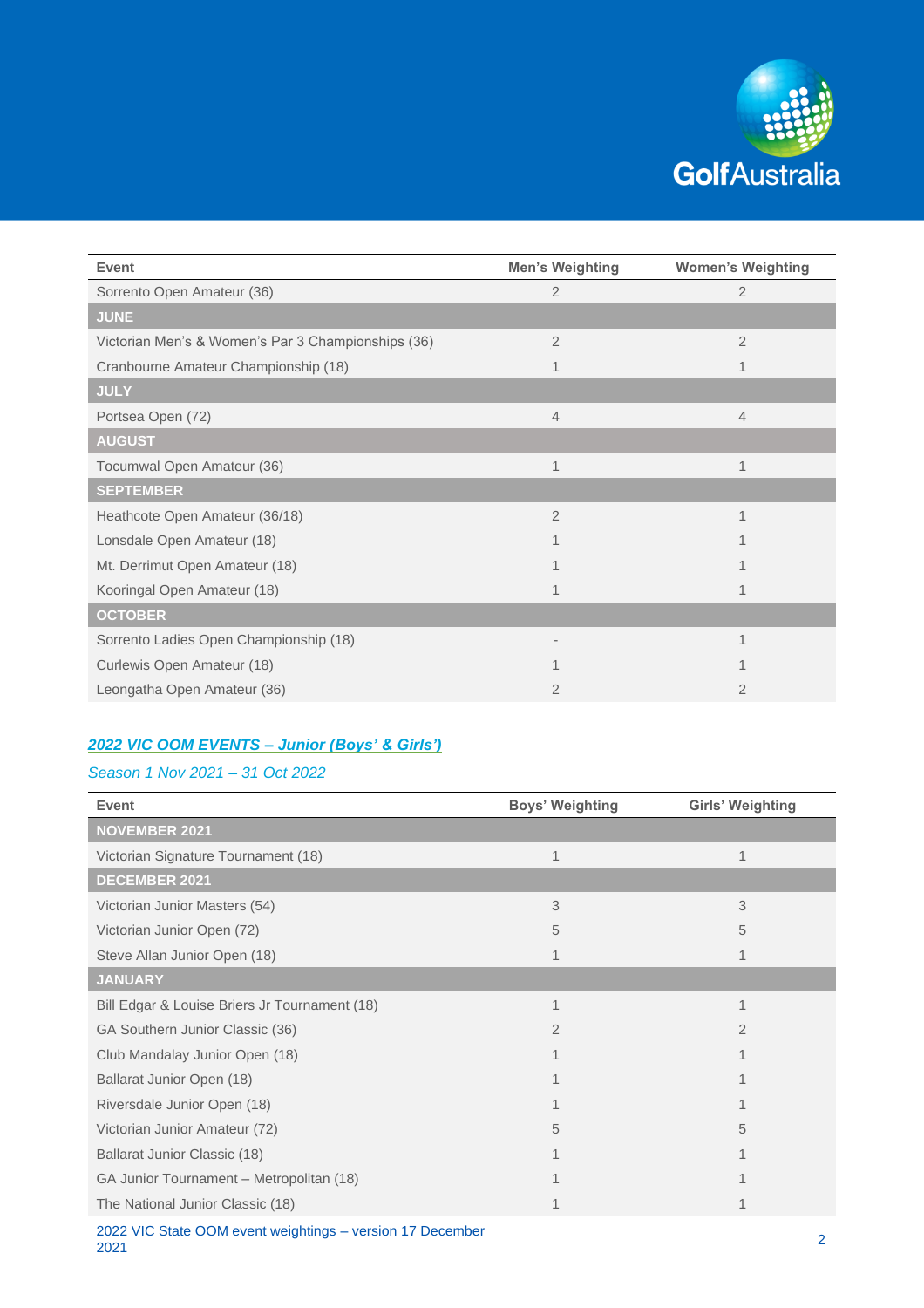

| <b>Event</b>                                      | <b>Boys' Weighting</b> | Girls' Weighting |
|---------------------------------------------------|------------------------|------------------|
| <b>FEBRUARY</b>                                   |                        |                  |
| Geelong Junior Tournament (18)                    | $\mathbf 1$            | $\mathbf{1}$     |
| <b>MARCH</b>                                      |                        |                  |
| Rossdale Junior Classic (18)                      | $\mathbf 1$            | 1                |
| <b>APRIL</b>                                      |                        |                  |
| Northern Junior Classic (18)                      | 1                      | 1                |
| Latrobe Junior Open Amateur (18)                  | 1                      | 1                |
| The Sands Junior Tournament (18)                  |                        | 1                |
| Royal Melbourne Junior Tournament (18)            | 1                      | 1                |
| West-Vic Junior Classic (18)                      | 1                      | 1                |
| Cranbourne Junior Open (18)                       | 1                      | 1                |
| Yarra Yarra Junior Open (18)                      | 1                      | 1                |
| <b>MAY</b>                                        |                        |                  |
| GA Junior Tournament - Curlewis (18)              | 1                      | 1                |
| Winchelsea Junior Tournament (18)                 | 1                      | 1                |
| <b>JUNE</b>                                       |                        |                  |
| Sungold Junior Open (36)                          | $\overline{2}$         | $\overline{2}$   |
| GA Murray River Junior Masters (54)               | 5                      | 5                |
| Rosanna Junior Open (18)                          | 1                      | 1                |
| Alec Calvert Junior Tournament (18)               | 1                      | 1                |
| GPV Junior Masters (36)                           | 2                      | $\overline{2}$   |
| <b>JULY</b>                                       |                        |                  |
| Victoria GC Junior Open (inc. Lady Tallis) - (18) | 1                      | 1                |
| GA Junior Tournament - Keysborough (18)           | 1                      | 1                |
| GA Junior Tournament - Woodlands (18)             | 1                      | 1                |
| <b>AUGUST</b>                                     |                        |                  |
| GA Junior Tournament - Sandhurst (18)             | 1                      | 1                |
| Ocean Grove Junior Tournament (18)                | 1                      | 1                |
| Junior Kelly Cup (18)                             | 1                      | 1                |
| Torquay Junior Tournament (18)                    | 1                      | 1                |
| <b>SEPTEMBER</b>                                  |                        |                  |
| GA Junior Tournament - Kooringal (18)             | 1                      | 1                |
| Jarrod Lyle Junior Classic (18)                   | 1                      | 1                |
| Sandhurst Junior Masters (18)                     | 1                      | 1                |
| Victorian Junior Open (72)                        | 5                      | 5                |
| GA Mornington Peninsula Junior Open (36)          | 2                      | $\overline{2}$   |
| Lonsdale Links Junior Open (18)                   | 1                      | 1                |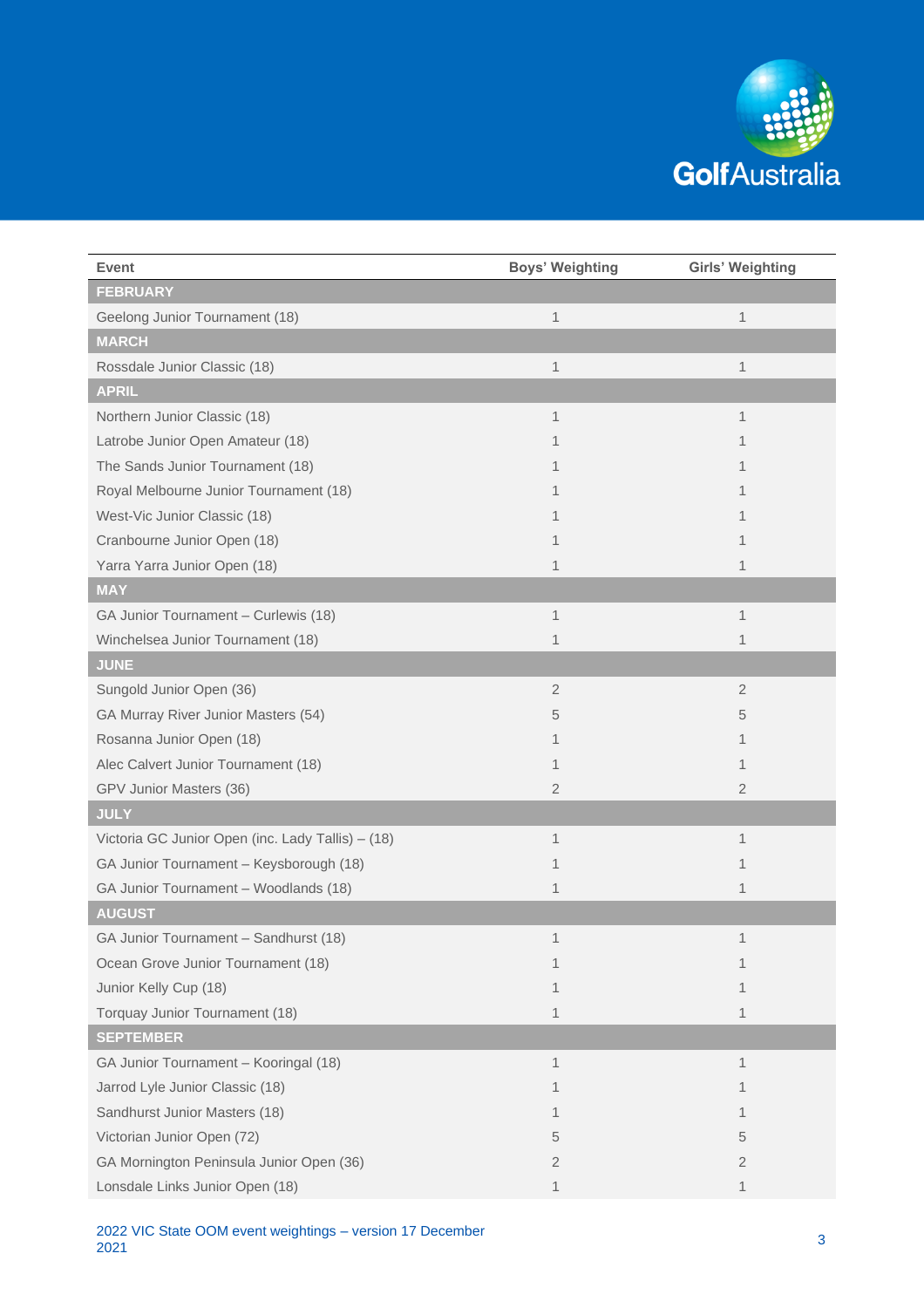

| Event                               | <b>Boys' Weighting</b> | Girls' Weighting |
|-------------------------------------|------------------------|------------------|
| Sanctuary Lakes Junior Open (18)    |                        |                  |
| Maryborough Junior Classic (18)     |                        |                  |
| Midlands Junior Open (18)           |                        |                  |
| <b>OCTOBER</b>                      |                        |                  |
| Medway Junior Open Amateur (18)     |                        |                  |
| SWGA Boys & Girls Championship (18) |                        |                  |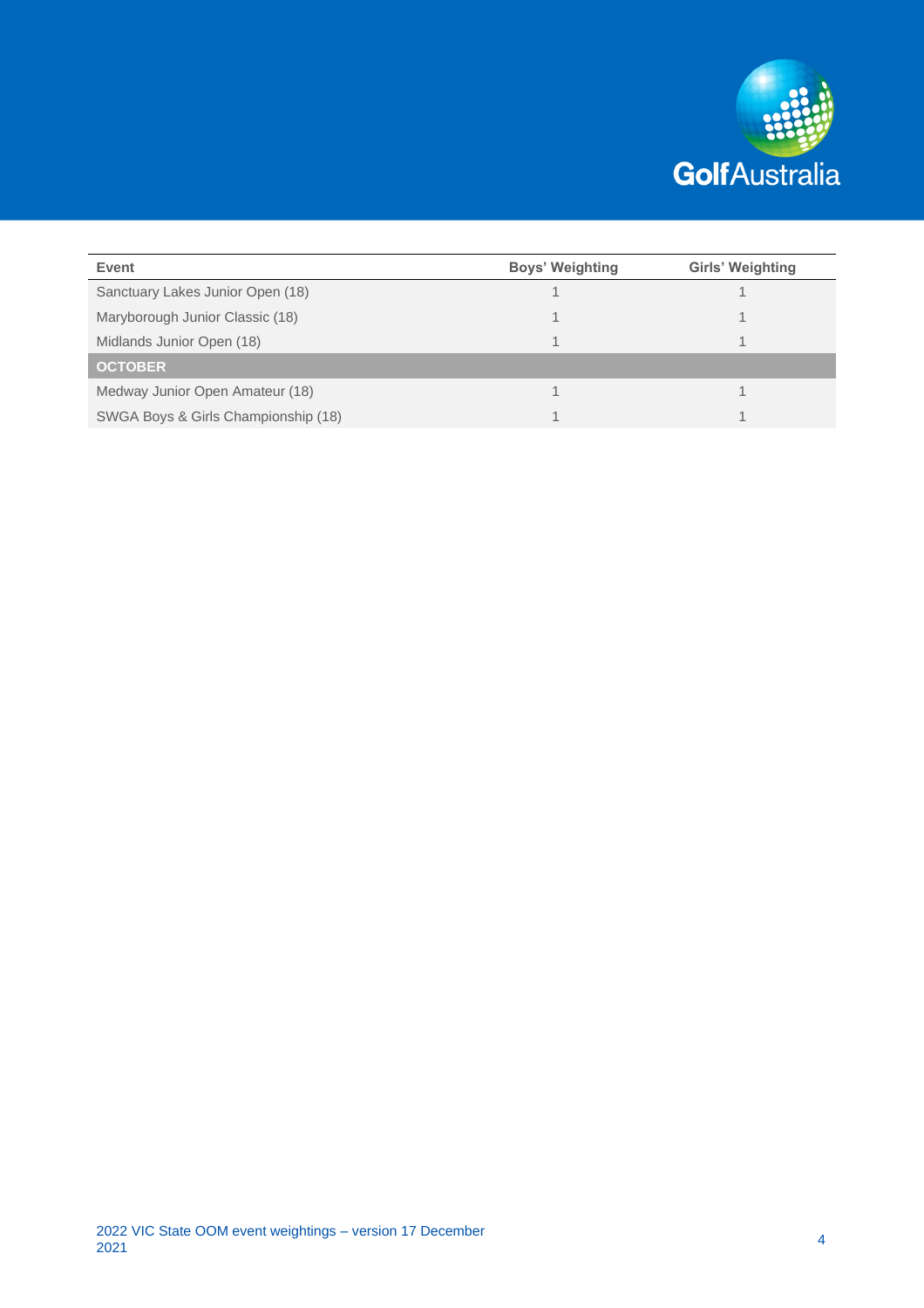

## *2022 VIC OOM EVENTS – Senior (Senior Men & Senior Women)*

*Season 1 Dec 2021 – 30 Nov 2022*

| <b>Event</b>                                 | <b>Senior Men's Weighting</b> | <b>Senior Women's Weighting</b> |
|----------------------------------------------|-------------------------------|---------------------------------|
| <b>DECEMBER 2021</b>                         |                               |                                 |
| Sorrento Senior Amateur (18)                 | 1                             | 1                               |
| <b>JANUARY</b>                               |                               |                                 |
| Keysborough Senior Amateur (18)              | 1                             | 1                               |
| Yarra Courses Senior Amateur (18)            | 1                             | 1                               |
| Gippsland Senior Classic (36)                | 2                             | $\overline{2}$                  |
| <b>FEBRUARY</b>                              |                               |                                 |
| Kooringal Senior Amateur (36)                | $\overline{2}$                | $\overline{2}$                  |
| Cranbourne Senior Amateur (36)               | 2                             | $\overline{2}$                  |
| <b>MARCH</b>                                 |                               |                                 |
| Eureka Senior Amateur (36)                   | $\overline{2}$                | $\overline{2}$                  |
| The National Senior Masters (54)             | 5                             |                                 |
| Alpine Senior Masters (36)                   | $\overline{2}$                | $\overline{2}$                  |
| Lang Lang Senior Amateur (18)                | $\overline{2}$                | $\overline{2}$                  |
| <b>APRIL</b>                                 |                               |                                 |
| Gardiners Run Senior Amateur (18)            | 1                             | 1                               |
| Victorian Women's Autumn Tournament (36)     |                               | 5                               |
| Horsham Senior Amateur (36)                  | 2                             | $\overline{2}$                  |
| Southwestern Senior Classic (36)             | 2                             | $\overline{2}$                  |
| <b>MAY</b>                                   |                               |                                 |
| Cobram-Barooga Senior Amateur (54)           | 3                             | 3                               |
| Southern Senior Amateur (18)                 | 1                             | 1                               |
| Box Hill Senior Amateur (18)                 | 1                             | 1                               |
| <b>JUNE</b>                                  |                               |                                 |
| Central Victorian Senior Amateur (18)        | 1                             | 1                               |
| Shepparton Senior Amateur (36)               | 2                             | 2                               |
| Tocumwal Senior Amateur (36)                 | 2                             | $\overline{2}$                  |
| <b>JULY</b>                                  |                               |                                 |
| Coomealla Senior Open Championship (54)      | 3                             | 3                               |
| <b>AUGUST</b>                                |                               |                                 |
| Yarra Yarra "Ray Barned" Senior Amateur (18) | 1                             | 1                               |
| Kingston Heath Senior Amateur (18)           |                               | 1                               |
| Commonwealth Senior Amateur (18)             |                               |                                 |
| Huntingdale Senior Amateur (18)              |                               | 1                               |
| Victoria GC Senior Amateur (18)              |                               | 1                               |